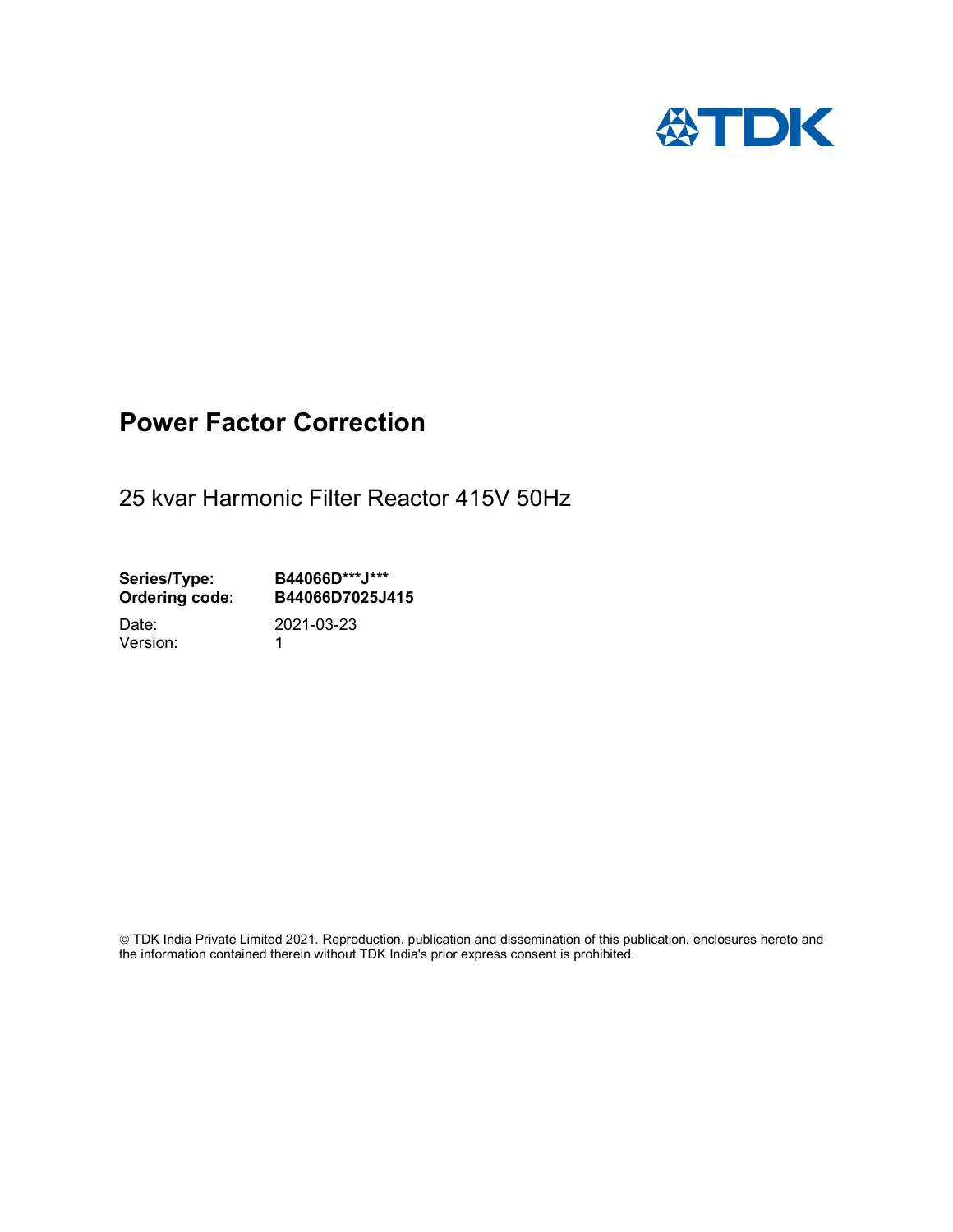# TDK

### Power Factor Correction and B44066D7025J415

### 25 kvar Harmonic Filter Reactor 415V 50Hz<br>B44066D\*\*\*J\*\*\*

#### **Characteristics**

- $\blacksquare$  Highest linearity
- Temperature control via micro switch in inner coil
- $\blacksquare$  Highest life time by high quality materials
- **Low losses**
- $\blacksquare$  High overloading capability
- Safety device, temperature micro switch
- Copper winding
- **Low noise**

| Technical data                                  |                |             |  |
|-------------------------------------------------|----------------|-------------|--|
| De-tuning factor p                              | $\overline{7}$ | %           |  |
| Effective filter output $Q_C$                   | 25             | kvar        |  |
| Rated voltage $V_R$ <sup>1)</sup>               | 415            | V           |  |
| Rated frequency f                               | 50             | Hz          |  |
| Ambient temperature / Insulation class          | 40/H           | $^{\circ}C$ |  |
| Capacitance C delta (tot.)                      | 429.71         | μF          |  |
| Inductivity L                                   | $3 \cdot 1.65$ | mH          |  |
| Fundamental current 11 <sup>3)</sup>            | 36.87          | A           |  |
| Linear up to $4$ )                              | 60.17          | A           |  |
| Effective current $IRMS$ <sup>2)</sup>          | 39.48          | A           |  |
| Rated harmonic voltages (3rd/5th/7th/11th/13th) | 0.5/6/5/3.5/3  | %           |  |
| Temperature protection (NC)                     | yes            |             |  |
| Total losses $P_D$                              | 120            | W           |  |
| Total weight                                    | 17             | kg          |  |

<sup>1)</sup> Voltage rise up to 106% of rated voltage is considered in current  $I_{\text{eff}}$ .

<sup>2)</sup>  $I_{eff} = \sqrt{(I_1^2 + I_3^2 + ... I_x^2)}$ 

<sup>3)</sup>  $11 = 1.06$   $\cdot$   $I_R$  ( $I_R$  = Capacitor current 50Hz)

<sup>4)</sup> Linear current =  $1.73$   $\cdot$  I<sub>R</sub> (I<sub>R</sub> = Capacitor current 50Hz)

#### **Connection**

| Line                | 1U1-1V1-1W1                    |
|---------------------|--------------------------------|
| Capacitors          | l 1U2-1V2-1W2                  |
| Temperature control | ⌒<br>$\overline{ }$<br>$1 - 2$ |

#### Reference standard IEC60076-6

CAP FILM ES PFC PM 2021-03-23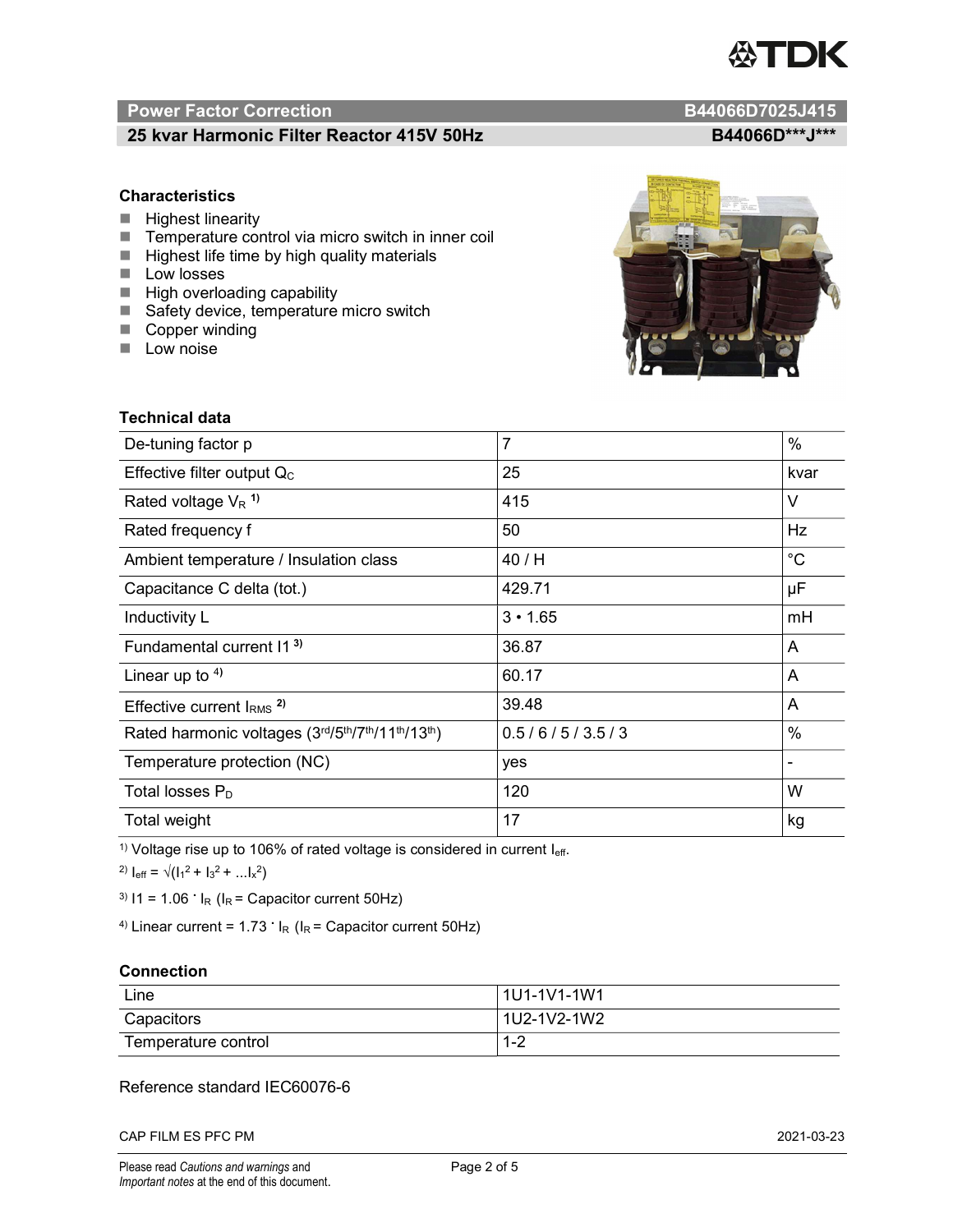

#### Power Factor Correction and B44066D7025J415

#### 25 kvar Harmonic Filter Reactor 415V 50Hz B44066D\*\*\*J\*\*\*

#### Dimensional drawings



#### **Dimensions**

| L/mm  | 225       | b/mm  | 112   |
|-------|-----------|-------|-------|
| H/mm  | 205       | e/mm  | 100±5 |
| W/mm  | $155 + 5$ | d1/mm | 10.8  |
| 11/mm | 190       | d2/mm | 15.5  |
| 12/mm | 190       | A     | 175   |
| n1/mm | 150       | B     | 95    |
| n2/mm | 98±3      | Ø     | 8.5   |

#### Cautions and warnings

- Do not install the reactor in case of any visible damages.
- $\blacksquare$  Installation must be done by skilled personnel only.
- Do not use or store harmonic filter reactors in corrosive atmosphere, especially where chloride gas, sulphide gas, acid, alkali, salt or similar substances are present.
- Do not touch the device during operation: all electrically active parts of this equipment such as windings, electronic components, leads, fuses and terminals carry a dangerous voltage which can lead to burns or electric shock.
- Covers which protect these electrically active parts from being touched must not be opened or removed during operation.
- Before any assembly or maintenance work is started, all installations and equipment must be disconnected from the power source.
- Noncompliance with these instructions may lead to death, serious injury or major damage to equipment.

FAILURE TO FOLLOW CAUTIONS MAY RESULT, WORST CASE, IN PREMATURE FAILURES OR PHYSICAL INJURY.

CAP FILM ES PFC PM 2021-03-23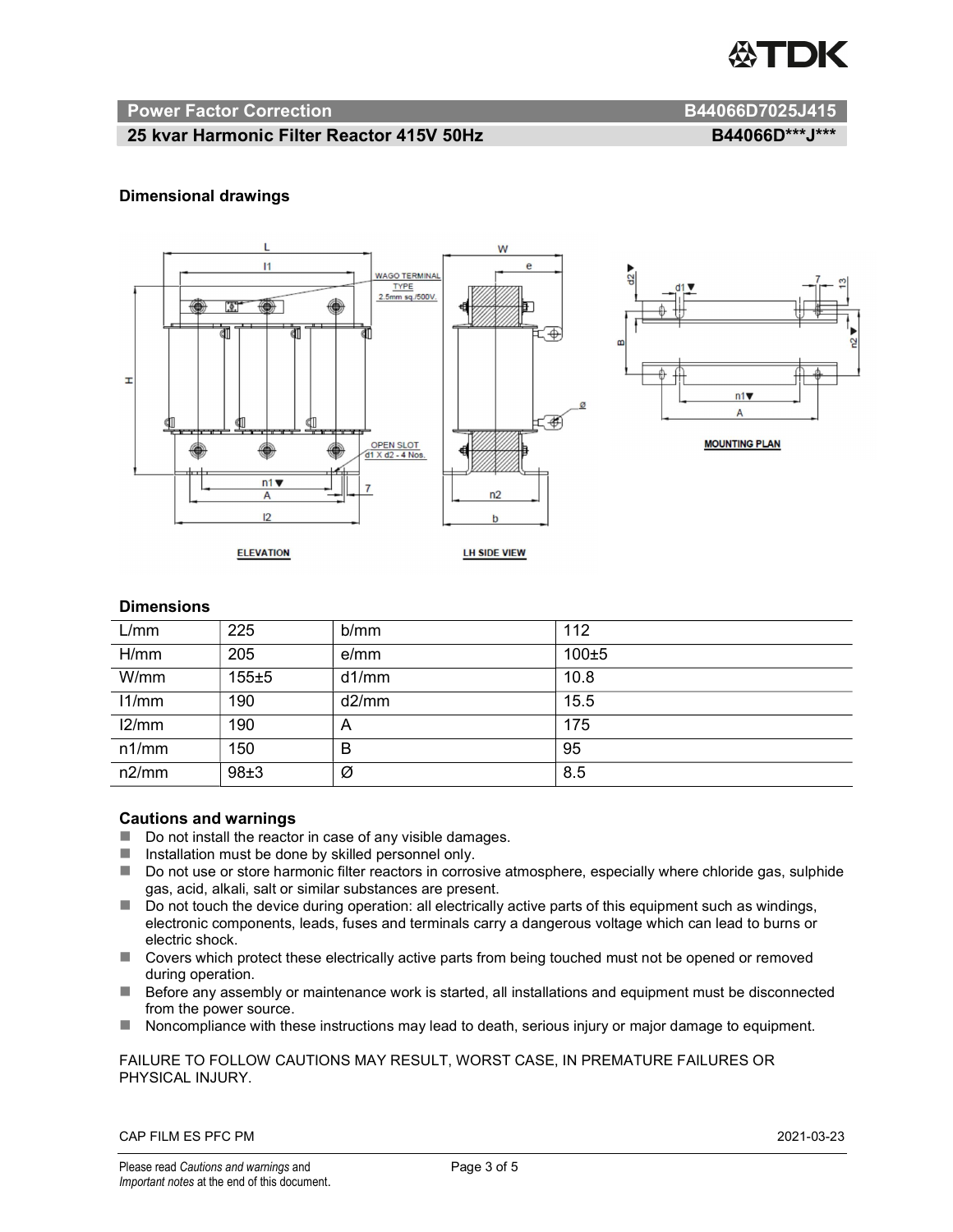

### Power Factor Correction **B44066D7025J415**

#### 25 kvar Harmonic Filter Reactor 415V 50Hz B44066D\*\*\*J\*\*\*

The following applies to all products named in this publication:

- 1. Some parts of this publication contain statements about the suitability of our products for certain areas of application. These statements are based on our knowledge of typical requirements that are often placed on our products in the areas of application concerned. We nevertheless expressly point out that such statements cannot be regarded as binding statements about the suitability of our products for a particular customer application. As a rule we are either unfamiliar with individual customer applications or less familiar with them than the customers themselves. For these reasons, it is always ultimately incumbent on the customer to check and decide whether a product with the properties described in the product specification is suitable for use in a particular customer application.
- 2. We also point out that in individual cases, a malfunction of electronic components or failure before the end of their usual service life cannot be completely ruled out in the current state of the art, even if they are operated as specified. In customer applications requiring a very high level of operational safety and especially in customer applications in which the malfunction or failure of an electronic component could endanger human life or health (e.g. in accident prevention or life-saving systems), it must therefore be ensured by means of suitable design of the customer application or other action taken by the customer (e.g. installation of protective circuitry or redundancy) that no injury or damage is sustained by third parties in the event of malfunction or failure of an electronic component.
- 3. The warnings, cautions and product-specific notes must be observed.
- 4. In order to satisfy certain technical requirements, some of the products described in this publication may contain substances subject to restrictions in certain jurisdictions (e.g. because they are classed as hazardous). Useful information on this will be found in our Material Data Sheets on the Internet (www.tdk-electronics.tdk.com/material). Should you have any more detailed questions, please contact our sales offices.
- 5. We constantly strive to improve our products. Consequently, the products described in this publication may change from time to time. The same is true of the corresponding product specifications. Please check therefore to what extent product descriptions and specifications contained in this publication are still applicable before or when you place an order.

We also reserve the right to discontinue production and delivery of products. Consequently, we cannot guarantee that all products named in this publication will always be available. The aforementioned does not apply in the case of individual agreements deviating from the foregoing for customer-specific products.

- 6. Unless otherwise agreed in individual contracts, all orders are subject to our General Terms and Conditions of Supply.
- 7. Our manufacturing sites serving the automotive business apply the IATF 16949 standard. The IATF certifications confirm our compliance with requirements regarding the quality management system in the automotive industry. Referring to customer requirements and customer specific requirements ("CSR") TDK always has and will continue to have the policy of respecting individual agreements. Even if IATF 16949 may appear to support the acceptance of unilateral requirements, we hereby like to emphasize that only requirements mutually agreed upon can and will be implemented in our Quality Management System. For clarification purposes we like to point out that obligations from IATF 16949 shall only become legally binding if individually agreed upon.